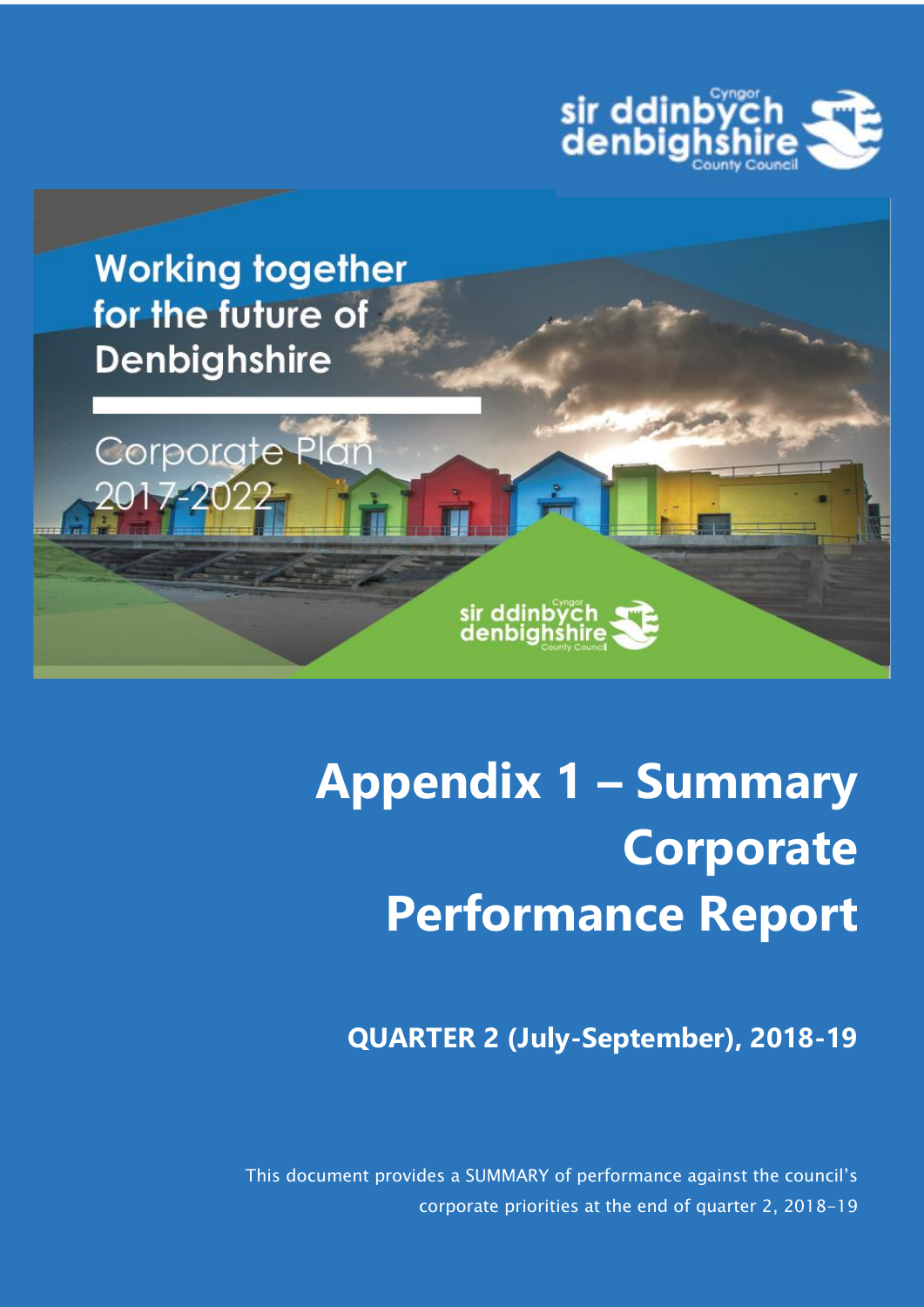# **CONTENTS**

<span id="page-1-0"></span>

| Connected Communities: Communities are connected and have access to goods and services locally, online and  |  |
|-------------------------------------------------------------------------------------------------------------|--|
| Resilient Communities: The council works with people and communities to build independence and resilience11 |  |
|                                                                                                             |  |
| Young People: A place where younger people will want to live and work and have the skills to do so  18      |  |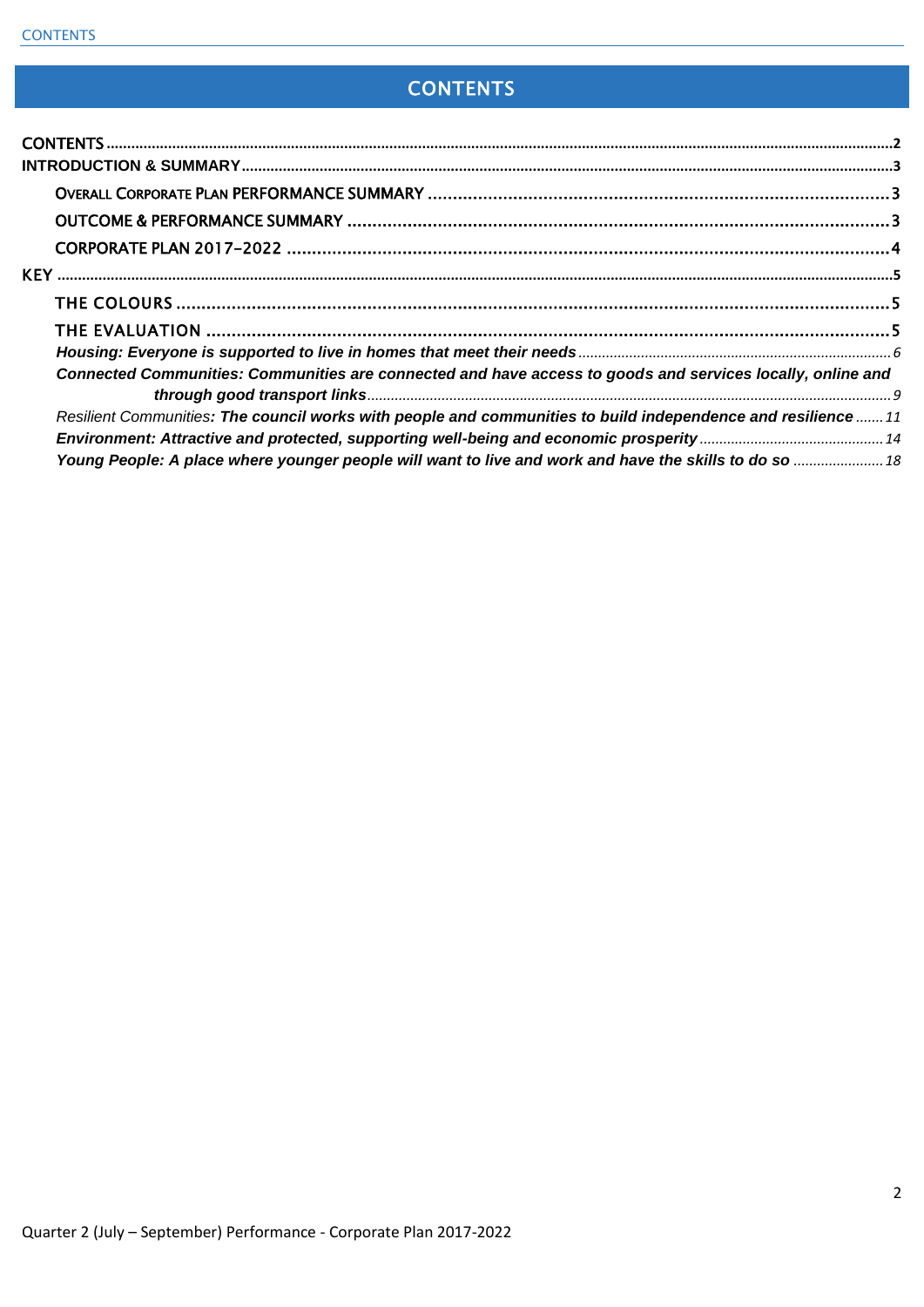#### **INTRODUCTION & SUMMARY**

<span id="page-2-0"></span>This performance report looks at the Corporate Plan 2017-22. It provides an evidence-based assessment of the current position. The report contains a summary of the key issues identified.

#### <span id="page-2-1"></span>**OVERALL CORPORATE PLAN PERFORMANCE SUMMARY**

Of the five priorities in this Corporate Plan, at the end of September 2018 two remained a `priority for improvement' in terms of current performance: Resilient Communities and Young People. The remaining three priorities continued to be at an `acceptable' level: Housing, Connected Communities and Environment. This is to be expected at this early stage in the plan, but progress with designing and implementing solutions is developing well across all five priorities. A comprehensive forward work plan is in place until summer 2019.

Resources for all projects have been identified, either from within services or by monies made available via a Corporate Plan fund. Management of such finances will be reported on regularly through both the programme boards and financial reports to Cabinet.

During quarterly updates to Performance Scrutiny the message has been reiterated that the Committee may wish to invite Programme Board representatives to a future meeting to discuss the Boards' work, remit and the projects they are responsible for delivering, as a means of determining key areas for the Committee to focus on in future. This demonstrates that the governance arrangements are effective too, all of which should be conducive to successful delivery of the overall Plan.

The delivery of the Corporate Plan is via a programme management methodology. At the end of September 2018 all five programmes were progressing at a `good' level. Two Programme Boards have been established and continue to work with County Council services, programmes and projects which contribute to the overall ambition of the Corporate Plan priorities, and principles of equality & diversity and support for the Welsh language.

Under the Local Government Measure, the Wales Audit Office (WAO) annually reviews the Council's progress towards meeting its objectives and its prospects for continuing to improve in the year ahead. For the year 2017-18, the WAO has concluded overall that: '*The Council continues to meet its statutory requirements in relation to continuous improvement' and that: 'Having made significant progress in delivering its current vision, the Council is developing an updated plan to describe its vision and key ambitions for the future'.* The WAO's review of the Council's progress is an important part of understanding our progress towards delivering our Corporate Priorities.

#### <span id="page-2-2"></span>**OUTCOME & PERFORMANCE SUMMARY**

This is the summary position for each priority in the Corporate Plan as at the end of Quarter 2 (September, 30th, 2018).

For each priority there are two pieces of commentary: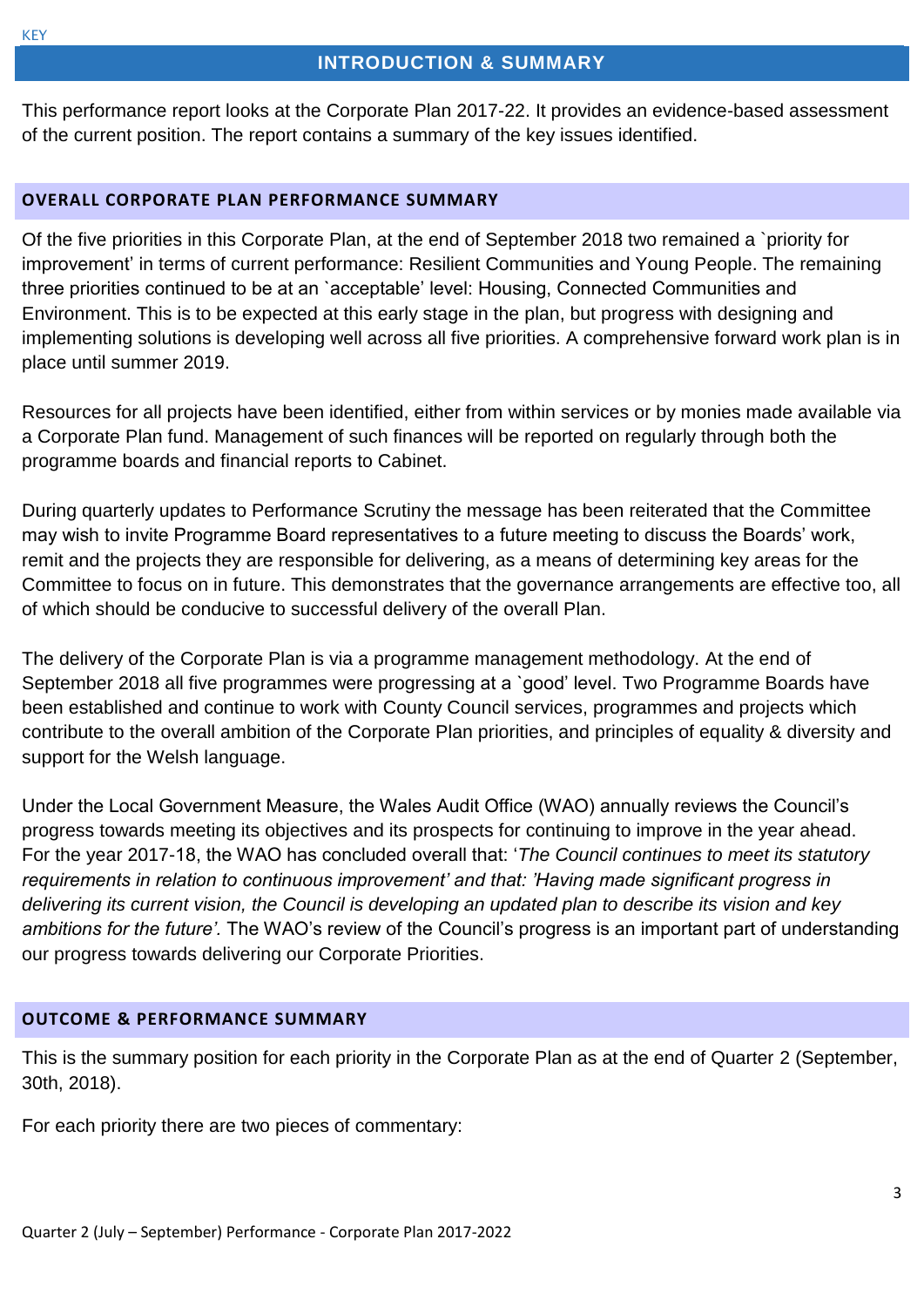- *Performance Status* provides narrative and an assessment of what the indicators tell us about our communities at present;

- *Programme Progress* sections outline how projects identified in support of each priority are developing.

The *Performance Status* gives an indication about how things are in our communities at present. Having recognised these are areas in which we want to improve during the life of this Corporate Plan, we wouldn't expect to be performing well in relation to these indicators at the present time.

The Programme of work we have in place to address these indicators should have a positive impact over time, so progress in this area is important. The *Programme Progress* status for each priority reflects this. The status will inform readers of whether the projects are being delivered on time, to cost, and to quality. This is an important area for Scrutiny to consider.

It's possible to have a poor *Performance Status* but a strong *Programme Progress* status. As we progress towards the completion of this Plan, we'd anticipate that both would match positively (i.e. both would be at least `Good').

|                  |                                                                                                                                                         | <b>Performance</b><br><b>Status</b>       | <b>Programme</b><br><b>Progress Status</b> |
|------------------|---------------------------------------------------------------------------------------------------------------------------------------------------------|-------------------------------------------|--------------------------------------------|
| <b>Priority:</b> | <b>Housing: Everyone is</b><br>supported to live in<br>homes that meet their needs                                                                      | <b>ACCEPTABLE</b>                         | <b>GOOD</b>                                |
| <b>Priority:</b> | <b>Connected Communities: Communities are</b><br>connected and have access to goods and<br>services locally, online and through good<br>transport links | <b>ACCEPTABLE</b>                         | <b>GOOD</b>                                |
| <b>Priority:</b> | <b>Resilient Communities: The council works with</b><br>people and communities to build independence<br>and resilience                                  | <b>PRIORITY FOR</b><br><b>IMPROVEMENT</b> | <b>GOOD</b>                                |
| <b>Priority:</b> | <b>Environment: Attractive and protected,</b><br>supporting well-being and economic prosperity                                                          | <b>ACCEPTABLE</b>                         | <b>GOOD</b>                                |
| <b>Priority:</b> | Young People: A place where younger people will<br>want to live and work and have the skills to do so                                                   | <b>PRIORITY FOR</b><br><b>IMPROVEMENT</b> | <b>GOOD</b>                                |

#### <span id="page-3-0"></span>**CORPORATE PLAN 2017-2022**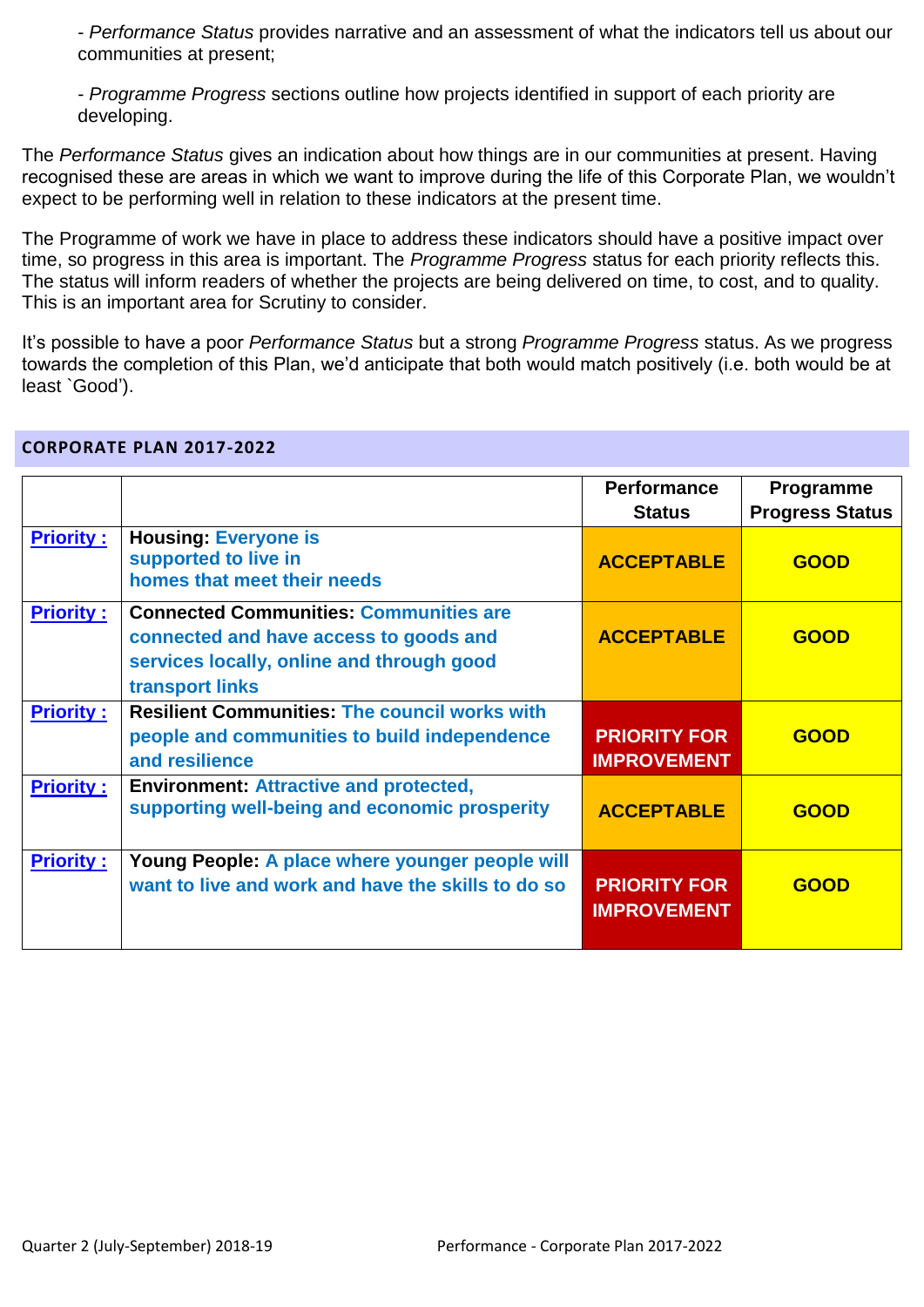### KEY

<span id="page-4-0"></span>Each outcome contains a number of indicators, performance measures, and improvement activities. This content is used to determine how good the current position of the council is, which is based on contextual data to enable a more robust understanding of our performance.

### <span id="page-4-1"></span>THE COLOURS

| Colour      | <b>Action Status</b>          | <b>Measure Status</b>      |
|-------------|-------------------------------|----------------------------|
| Green       | On Target                     | Excellent                  |
| Yellow      | <b>Experiencing Obstacles</b> | Good                       |
| Orange      | At Risk                       | Acceptable                 |
| <b>Red</b>  | Compromised                   | Priority for Improvement   |
| <b>Blue</b> | Completed                     | N/A                        |
| Grey        | No data                       | No data/count only/unknown |

#### <span id="page-4-2"></span>THE EVALUATION

- The default methodology for performance evaluation is where the upper quartile reflects the transition to Excellent, and the Wales median reflects the transition to a Priority for Improvement.
- The default position for activity reporting is documented in the project management methodology, summarised above (Action Status).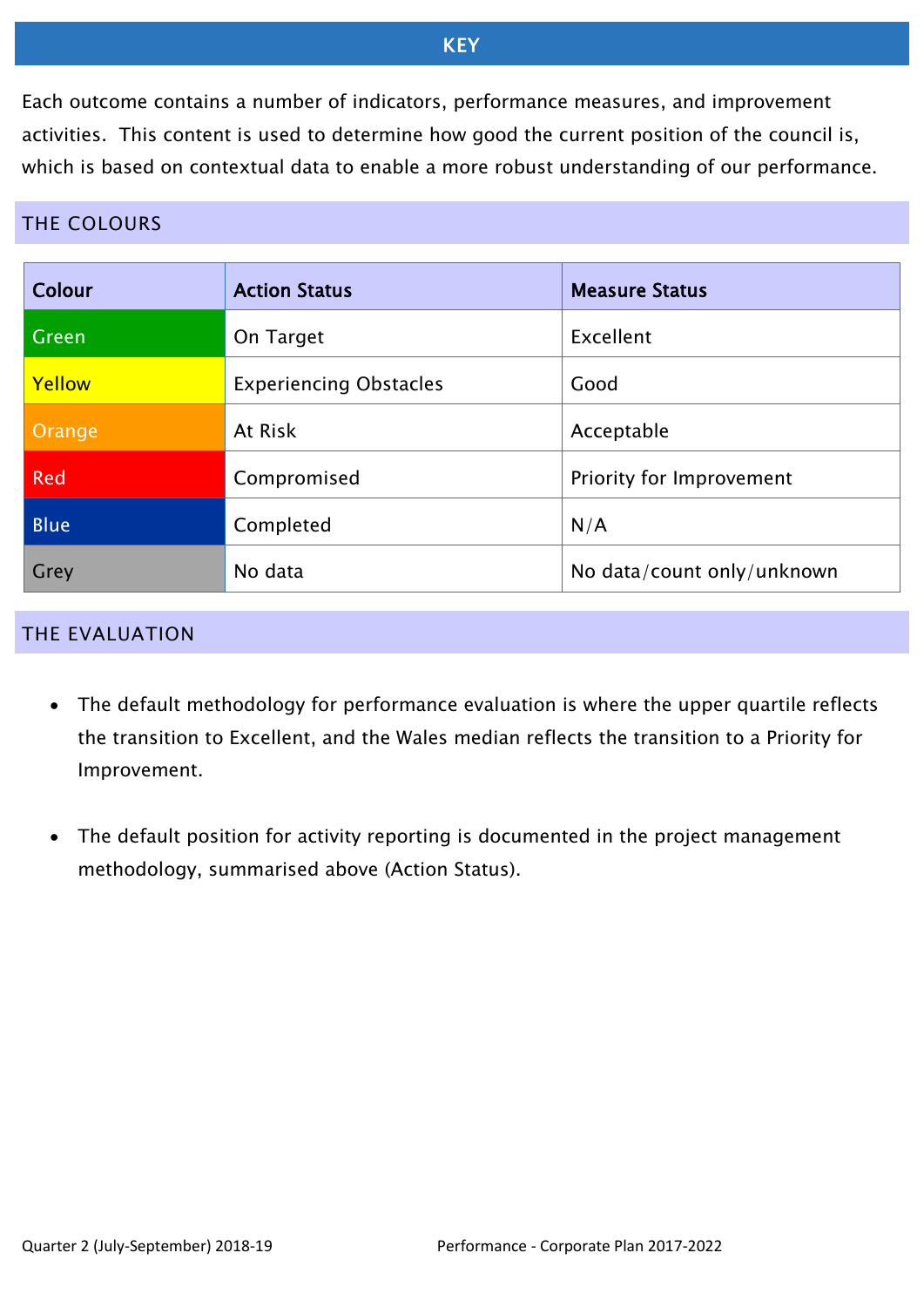### <span id="page-5-0"></span>**Housing: Everyone is supported to live in homes that meet their needs**



It is recognised that there is a need to ensure housing is available to meet the needs of Denbighshire residents and that this is an important factor in retaining or attracting young people to live in the area. During the last Corporate Plan we made a commitment to develop housing availability, and we want to continue to expand on those successes over the course of this new Corporate Plan.

#### **Performance Status: Acceptable**

Overall our performance is `acceptable'.

We know that a substantial number of people in Denbighshire are unable to afford market rent or to purchase a home. In response to this a new Affordable Housing Register to help people secure their own home has been launched: Tai Teg. This register offers an opportunity to access a range of opportunities through new builds and vacancies within existing housing for people who are employed but who cannot afford market housing. This is a partnership project being led by Grŵp Cynefin with North Wales local authorities (including Denbighshire) and other Housing Associations. (Note, Tai Teg does not include the traditional Council or Housing Association properties for rent, which are dealt with through SARTH, the single common housing register in Denbighshire.) For details of support available and eligibility criteria, please see [www.taiteg.org.uk](http://www.taiteg.org.uk/)

Tai Teg deals with all Intermediate & Low Cost Home Ownership (Shared Equity) properties in Denbighshire and across North Wales. Over 250 dwellings of this tenure have been developed in the County since 2004. Tai Teg was re-launched at the end of May 2018 following a review of the registration process, the launch of a new website and branding refresh. Prior to the relaunch there were 244 people registered as interested in Affordable Home Ownership and 118 applicants for Intermediate Rental (there may be some double counting as applicants can register for both).

Applicants were recently required to re-register on Tai Teg, to ensure that all the data was up to date and relevant as per GDPR. As of October 2018 there are now 220 registered users on Tai Teg. 131 applicants have requested Affordable Home Ownership and 141 applicants have registered an interest in Intermediate Rental (again applicants can register for both). There have been five successful applications for the 'Rent to Own' scheme and one successful purchase of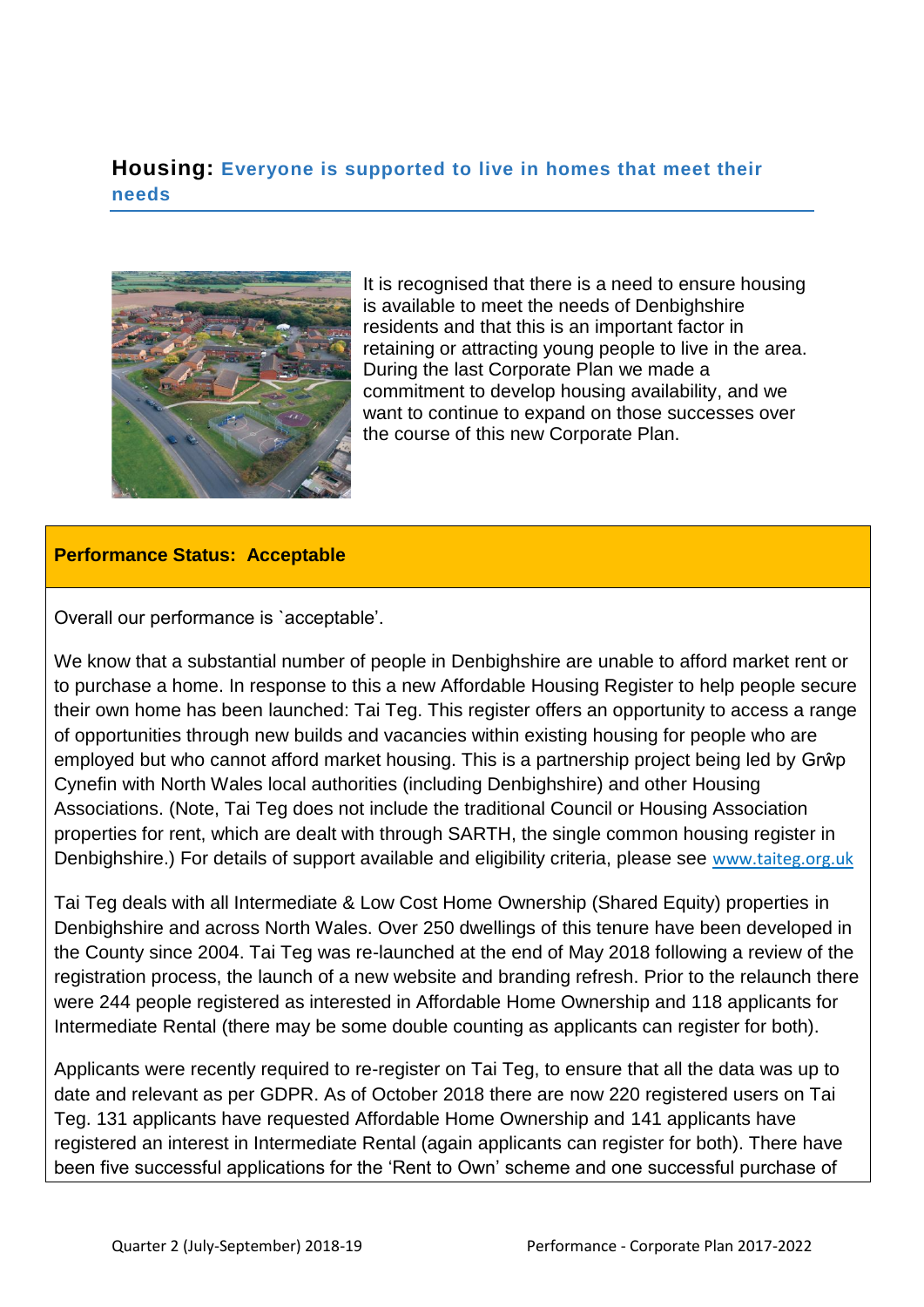an open market property through the 'Homebuy' scheme so far this year. It's also worth noting that the largest user group for Tai Teg is the 25-34 age category, which demonstrates that young adults needing housing are engaging with the website.

As at 30 September 2018, the number of applicants on the single common housing register in Denbighshire (SARTH) was 1,169 The SARTH is for those who are likely to be eligible for social housing.

A total of 47 Disabled Facilities Grants were delivered (April – September 2018), enabling people to better maintain their independence and continue to live safely in their own homes.

### **Programme Progress: Good**

Projects that are currently being scoped out include an additional supply of private sector homes, and also supporting young people to access suitable and affordable homes.

There are two live projects for the provision of Extra Care Housing:

- Denbigh Extra Care Housing Project intends to develop a supported housing village of 71 units, catering for older people and adults with complex disabilities by 2020. This project remained `on target', during the period
- The extra 30 units in the Ruthin Extra Care Housing, Phase 2 has been `experiencing obstacles' due to timescales and milestones being estimates and there has been slippage in terms of time. The delivery confidence, however, remains reasonably high and regular meetings continue to be held.

The project `Bringing 500 empty properties back into use' has now set up a Project Team who will be developing a business case to be presented to the Young People & Housing Board in autumn 2018. The approach will be delivered through developing an Empty Homes Delivery Plan, to include actions such as:

- Negotiating purchases, enforcement action, compulsory purchase order (CPO) and enforced sale to take a proactive approach to address the most problematic empty homes.
- Developing a publicity action plan to raise awareness of empty homes and publicise success stories whenever possible
- Reviewing the advice pack for landlords and owners

45 of the 260 additional affordable homes we aim to bring forward have been delivered by working with RSLs and the private sector. Currently seven schemes are fully or partially funded through the Social Housing Grant Programme Delivery Plan and work has started on site. These schemes will provide 132 homes in the next three years. A further 147 units are part of schemes that are already approved, currently being drawn up, or that will be achieved through planning obligation requirements on several larger developments.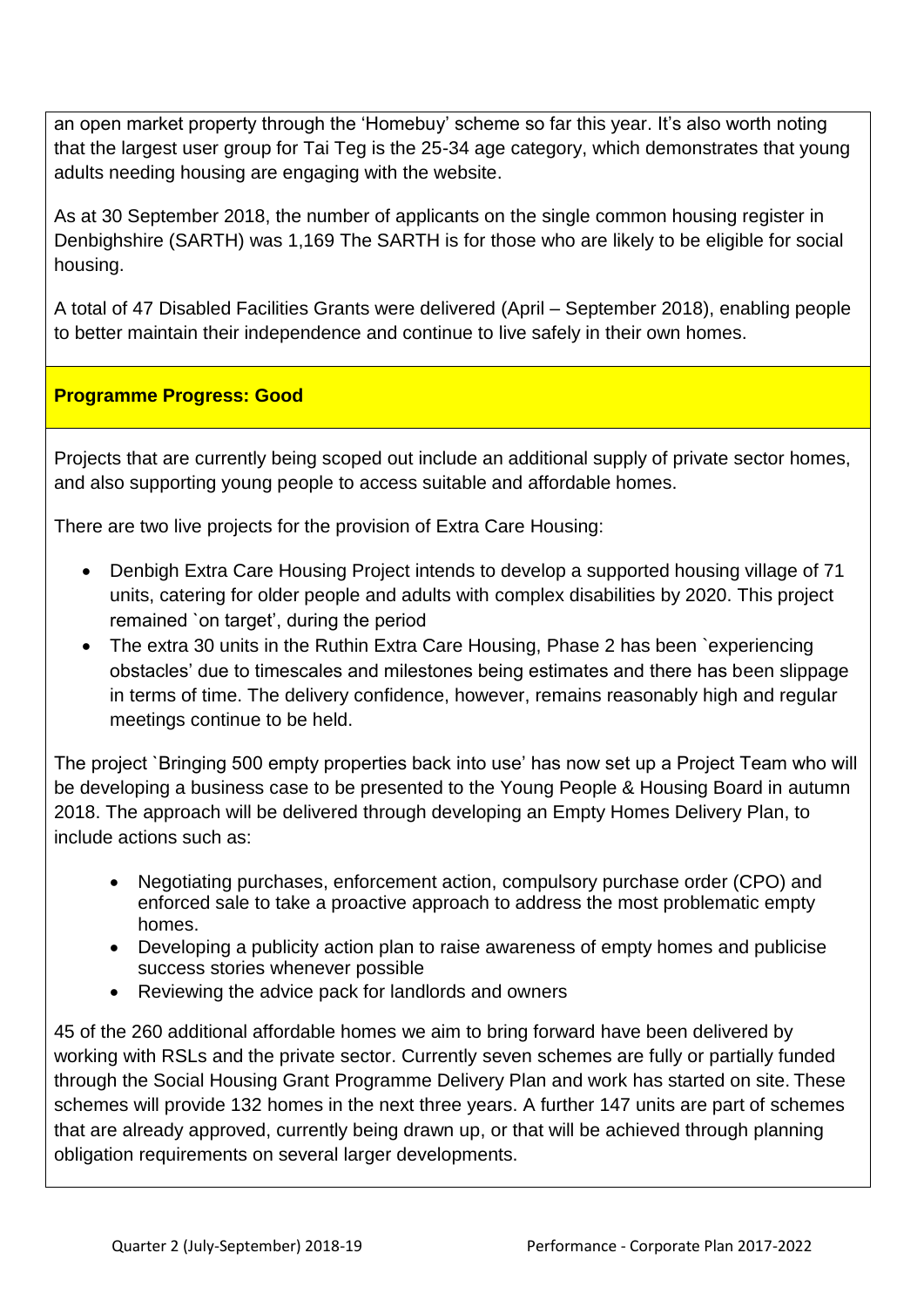Work has begun on the 170 council homes through renovation of the former HMO at 40 Brighton Road in Rhyl and demolition of the former Pennant Flats in Denbigh. Planning applications were also submitted for the developments at The Dell in Prestatyn and the site of the former Pennant Flats in Denbigh.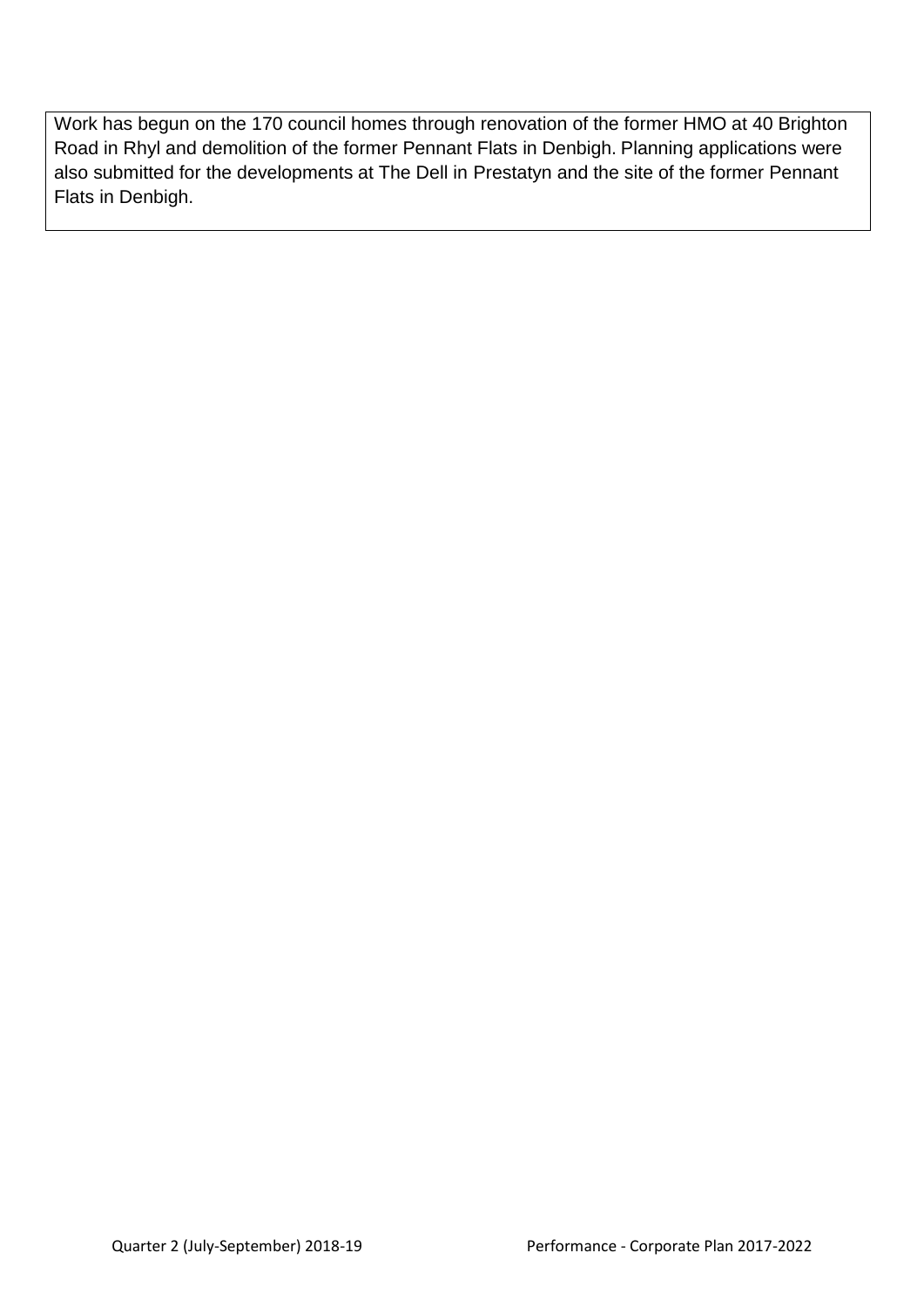<span id="page-8-0"></span>**Connected Communities: Communities are connected and have access to goods and services locally, online and through good transport links** 



Denbighshire understands that access to goods and services is key to maintaining people's independence, however, depending on where you live, this is not always easy. During the course of this new Corporate Plan, Denbighshire will make it a priority to ensure that communities throughout the county are connected and have access to the goods and services they need.

#### **Performance Status: Acceptable**

Overall our performance is `acceptable'.

As at May 2018, the percentage of 4G coverage on A and B roads in Denbighshire had improved from 33.65% to 43.08%; the same as the Wales average (43%). Notwithstanding this improvement, performance is still considered to be "Red: Priority for Improvement". (Please note Ofcom has restated UK and constituent nations' coverage figures provided previously to include corrections to Vodafone's 4G data. A more complete restatement of historic mobile coverage levels will be provided in Ofcom's annual 2018 Connected Nations report, which will be published at the end of 2018.)

Our response to the percentage of damaged roads and pavements made safe within target time slightly increased to an overall 98.11%, between July and September 2018. Of the 265 total for the period, 260 were made safe within timescale.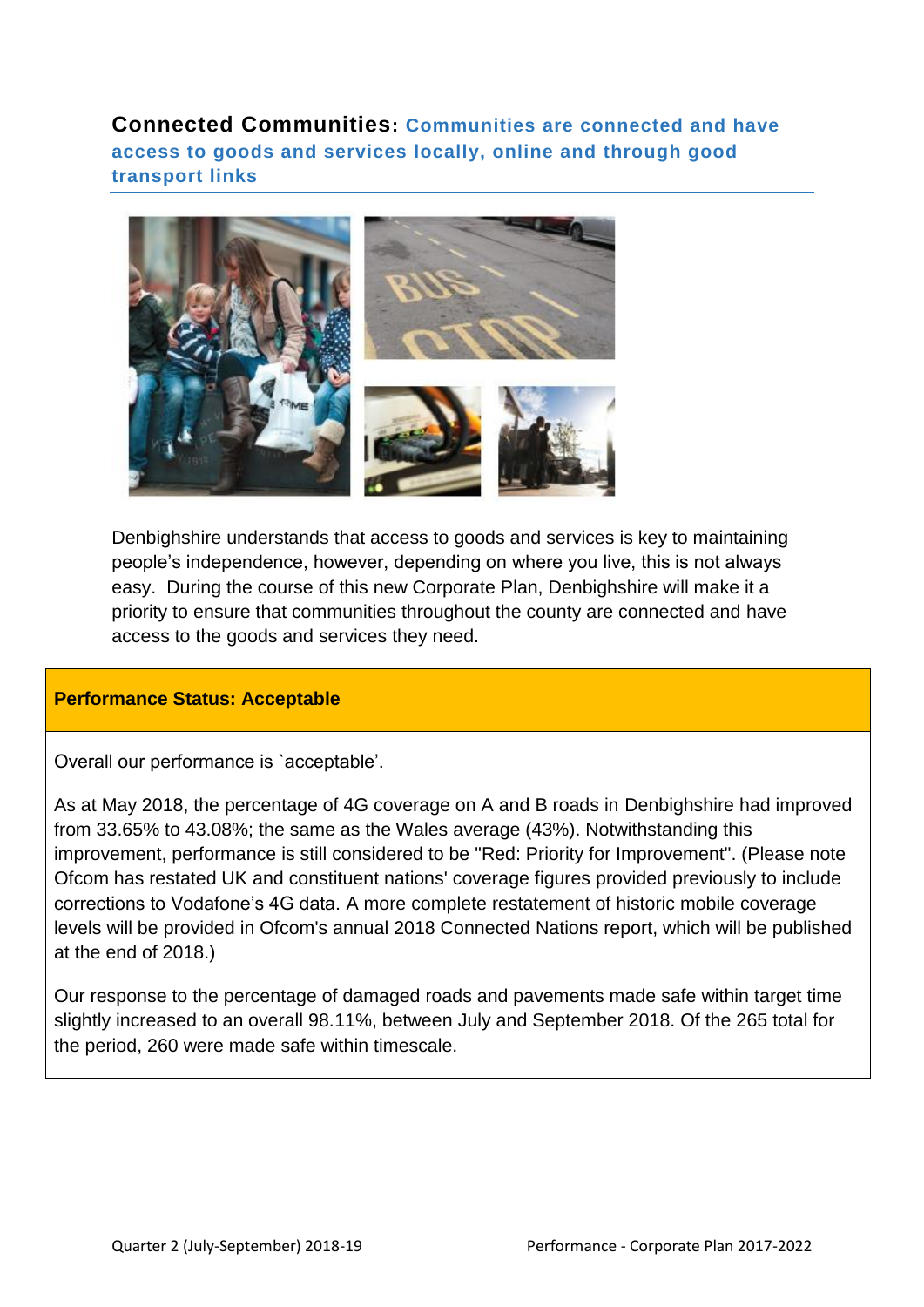#### **Programme Progress: Good**

A Business Case was presented to the Board in September for the Project to `make superfast broadband and mobile networks available to everyone'. This project supports the Connected Communities priority and is about identifying and supporting where possible and practical the development of our infrastructure to achieve county-wide superfast broadband and mobile networks, including 4G and 5G. The project will be made up of a number of workstreams that address different elements of the issues present within this context.

The Digital Access Points project has been rejected and has been closed. The project was scrutinised by our Digital Futures Board who agreed there was low confidence in the project's ability to deliver lasting change (i.e. better infrastructure and less digital exclusion). This demonstrates our commitment to test all projects using robust project and programme methodology to ensure we invest in projects that promise clear and deliverable benefits and value for money. A closure report was submitted to the Communities and Environment Programme Board in September 2018.

A business case for the proposed project to "Improve infrastructure to make it easier to stage events" will be submitted for approval to the Programme Board in October 2018. Further work took place over the summer to define the scope of the project. The project, if approved, will need to involve partners and communities to ensure the right community-based event infrastructure investments are made in the right places.

Over the coming months further collaborative work with internal and external partners will be undertaken, and multi-agency groups will be taking forward Travel and Digital Exclusion projects. Workshops took place in September 2018 to agree the scope.

The business case for the proposed project to "Ensure Council information and services will be accessible online where possible" (which is likely to aim to increase online transactions, as discussed above) will be submitted to the Communities and Environment Programme Board in January 2019.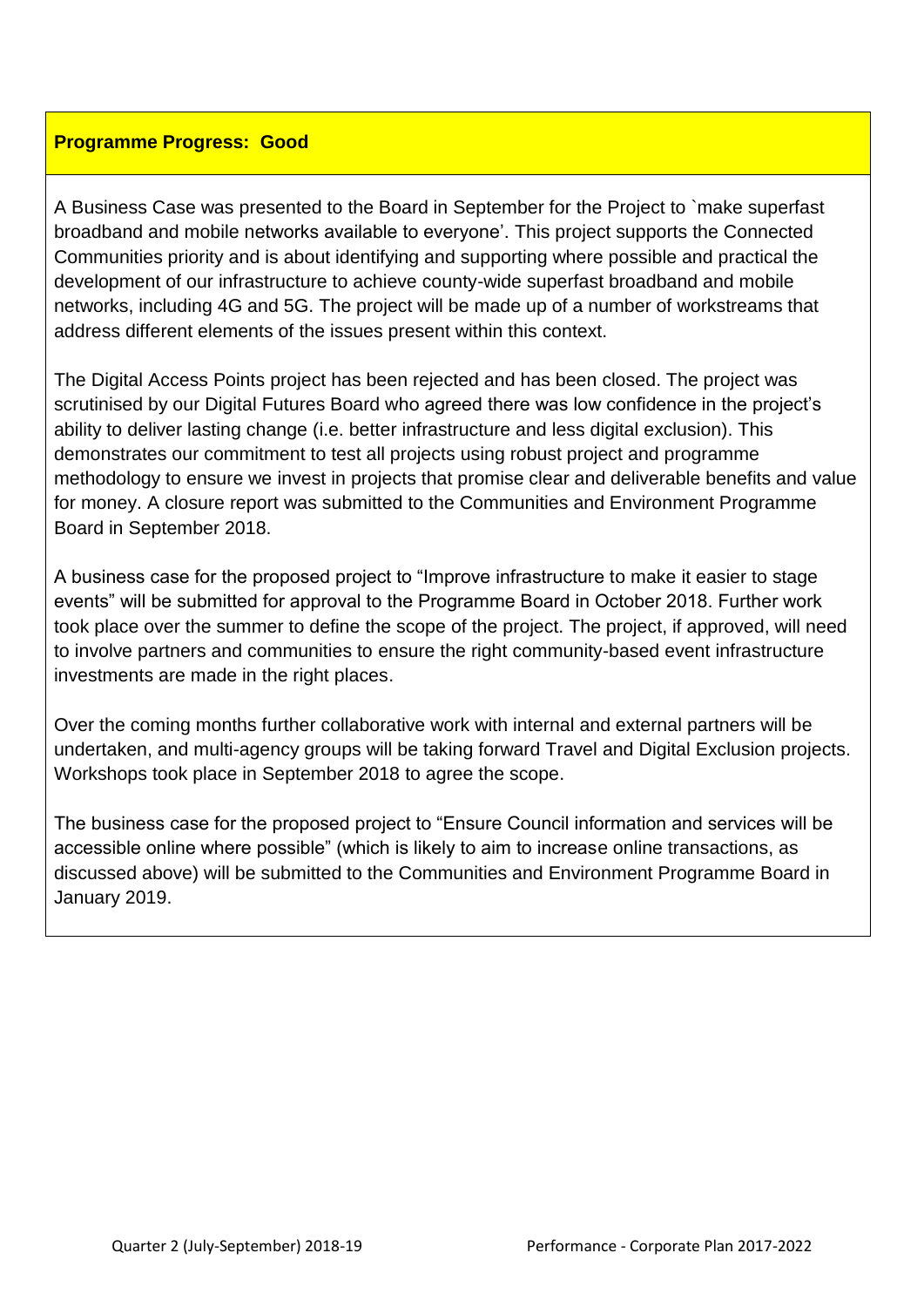<span id="page-10-0"></span>Resilient Communities**: The council works with people and communities to build independence and resilience**



In Denbighshire we aim to promote people's health and well-being and encourage them to remain as independent as possible. In order to do this, we need to work with everyone in the community, to ensure that there are strong support networks in place and ensure people have more involvement in decisions affecting their future wellbeing. At the same time, we will continue to make sure that people at risk of abuse or exploitation are safeguarded.

### **Performance Status: Priority for Improvement**

Although a proportion of the indicators for this priority are either counts or results of the Residents' Survey 2018, there are some important indicators where there is much to achieve before performance will be deemed Acceptable. Therefore the status at present remains a `Priority for Improvement'.

The average length of time adults (aged 65+) are supported in residential care homes slightly decreased in this period to a total of 1,026 days, but remains a `priority for improvement'. We acknowledge that it is highly unlikely that we will be able to reach the `acceptable' Welsh median level of no more than 800 days in the next three years.

The Dewis Cymru website was developed by Data Cymru on behalf of the 22 local authorities in Wales, with a view to being one key resource directory for well-being provision in Wales. To support this particular Corporate Priority for a resilient community, more work is required to ensure we have a consistent approach to providing access to information. A Group has been convened to look at working together to enhance Dewis Cymru and to use this as our focal point for providing information (outside of www.denbighshire.gov.uk). A Project Brief will be taken to the Corporate Plan Programme Board (Communities and Environment) in March 2019; the aim of this project will be to embed use of this resource throughout the Council and with our partners, to ensure it is adopted as the vehicle to publish information moving forward. From figures available from the British Red Cross we note there has been a reduction from 454 to 441 in the number of resources listed for Denbighshire on Dewis Cymru.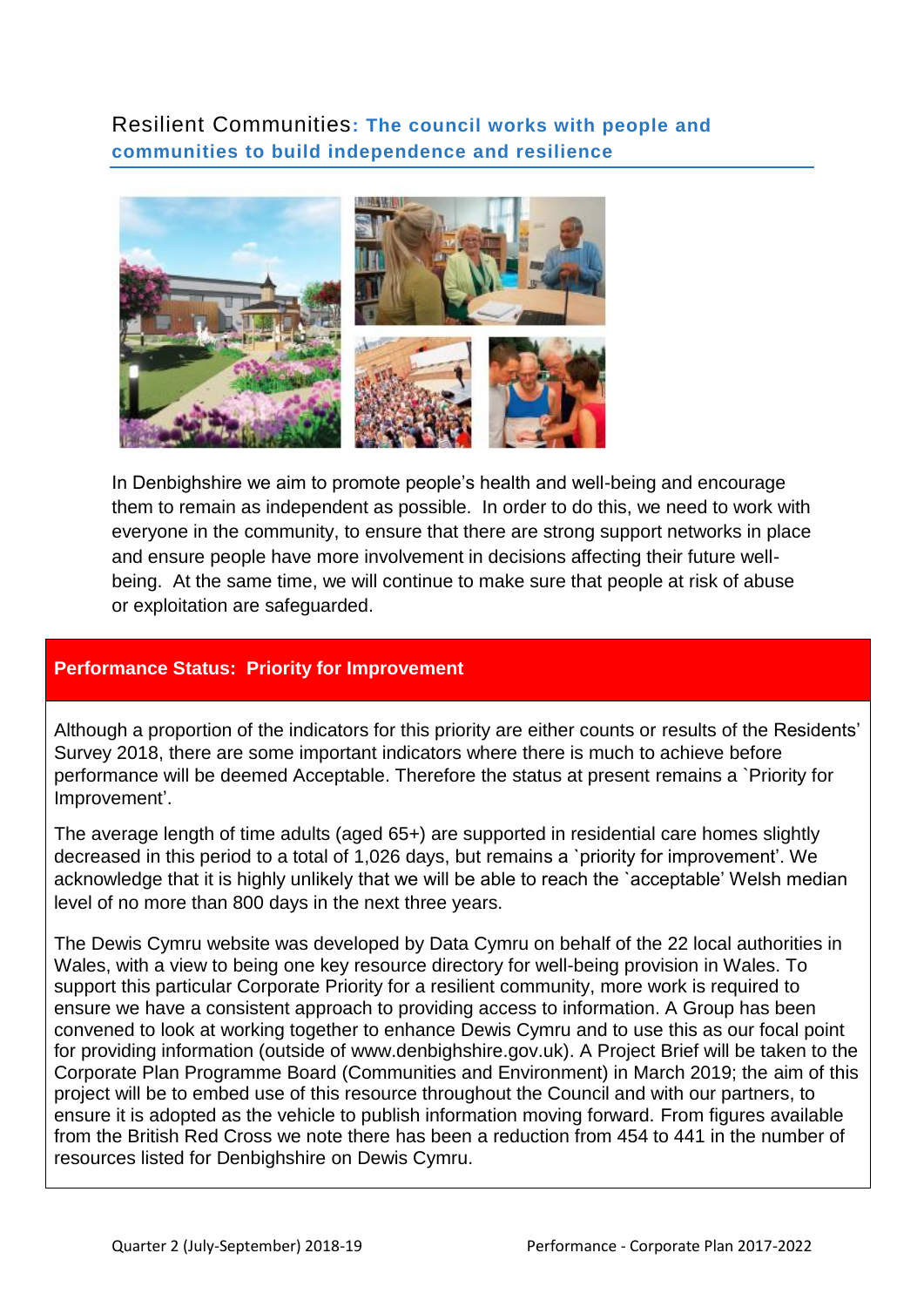Domestic abuse is a community safety issue that has negative implications not just on its direct impact on victims but also (and particularly) affected children, often triggering issues of poverty and adverse childhood experiences that have repercussions into adulthood. There has been an increase from 348 to 408 recorded incidents in the figures compared to April–June 2018. There was an annual increase of 52% from the 268 incidents reported at the same time last year. This is largely attributed to a recent national focus on crime-recording integrity, which has led to changes in the recording of victim-based crime. Previously, if police attended an incident it would only be recorded as one incident, even if multiple offences may have taken place. Now, multiple offences can be attributed to one incident, if relevant. As a result, reports of Domestic Crime being identified in Conwy and Denbighshire (and regionally) continue to increase. We can report that the number of repeat offenders of domestic abuse has fallen in both Denbighshire and Conwy (repeat offenders are people who have committed a domestic abuse offence on three or more occasions in 12 months).

It's important to note that many of the projects under this priority put in place preventative measures that should have a positive effect on the trends of these indicators. However, they are influencing and enabling in their nature (rather than delivering tangible outputs), and we must be conscious that the assumptions we've made could pose a risk to our achieving our goals (e.g. we assume that if advice is made available online our residents and/or those supporting them will access and follow this advice). For these cases it will be important to follow-up post-project implementation to check the impact of our interventions.

### **Programme Progress: Good**

The Community Planning & Development Resource Project is now completed and closed, with functions now considered as business as usual, and many community planning activities in progress throughout the county. A Community Resilience event is being arranged for County and Town & Community Councillors in late October to showcase the support available throughout the county.

Carers play a pivotal role in supporting vulnerable people to live at home. We have asked carers in Denbighshire to have their say on what support would help them and how support can be improved (survey closed end August 2018) and the findings from the survey will inform a crosssector group who will now develop the business case for the Supporting Carers Project, which is due at the Communities & Environment board in autumn 2018.

A further cross-sector group will be brought together to develop the business case `Acting to reduce Domestic Abuse in Denbighshire' within the context of the North Wales Strategy to tackle Violence Against Women, Domestic Abuse and Sexual Violence. The project purpose is to translate the North Wales Strategy into a workable, achievable local action plan for Denbighshire. A business case will be brought to the board in May 2019.

A project around Denbighshire Working Towards Being Dementia Friendly has recently come forward, and will be explored with the support of the Alzheimer's Society. This is a good example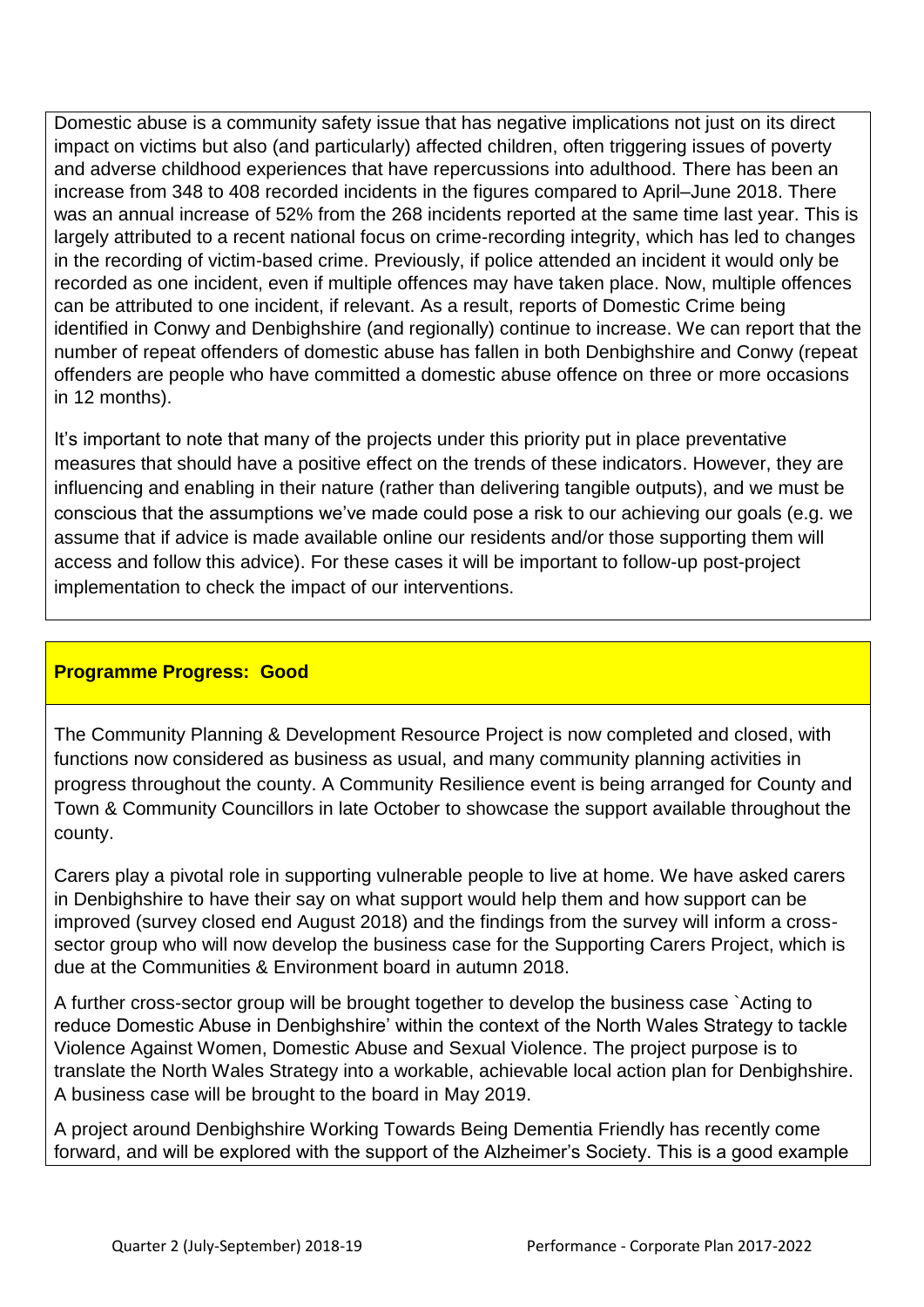of the governance structure we have in place with the programme boards also allowing room for initiatives to come forward, demonstrating that our Corporate Plan is not static.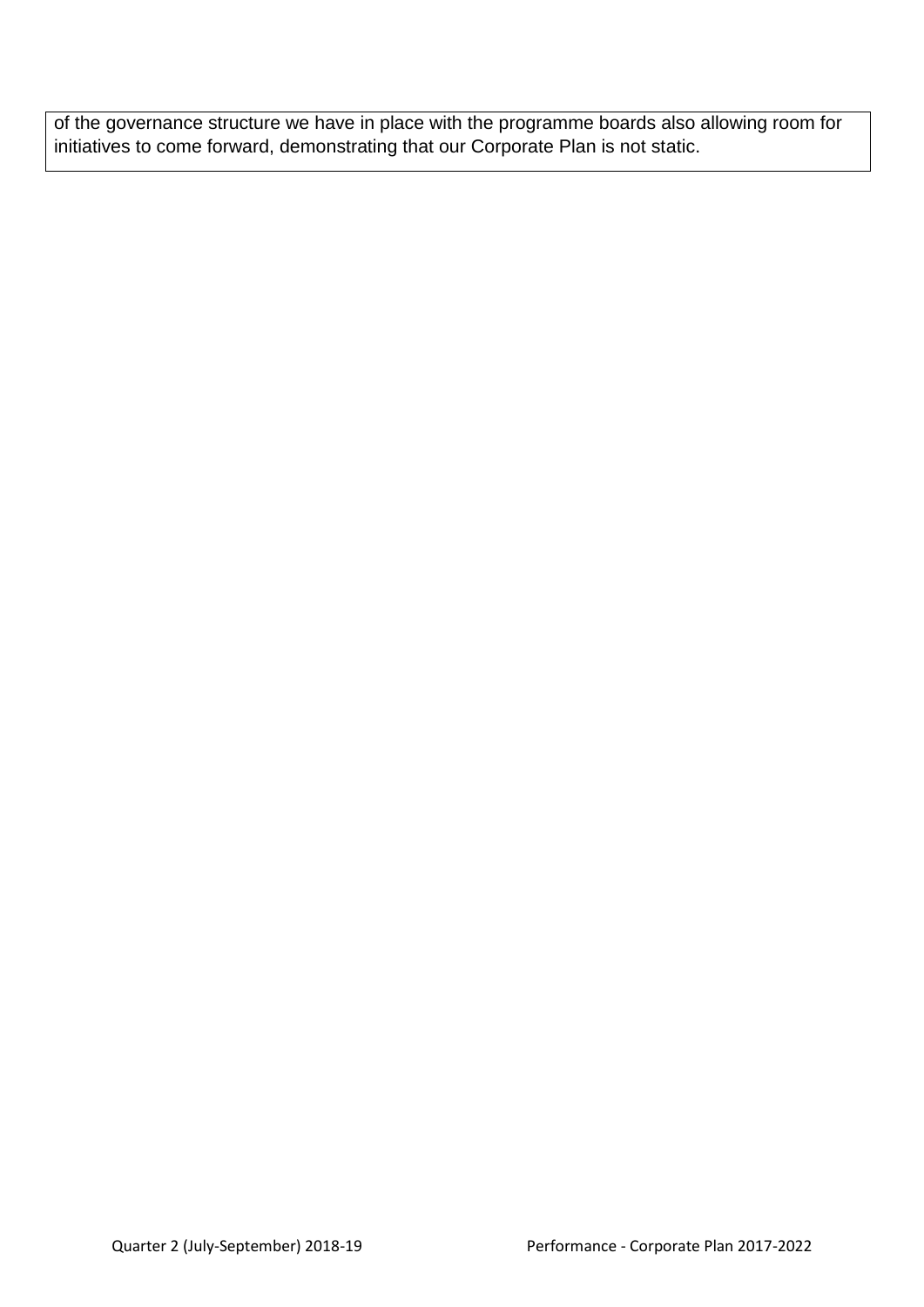<span id="page-13-0"></span>**Environment: Attractive and protected, supporting well-being and economic prosperity** 



Denbighshire aims to ensure that the environment is both attractive and protected, but also supports community well-being and economic prosperity. To achieve this we will reduce our carbon impact and increase the use of renewables throughout the county. We also plan to increase the biodiversity value of the county by protecting vulnerable species and habitats for the benefit of both wildlife and people who live and visit Denbighshire. Alongside this, Denbighshire aims to raise the profile of the county as a place to hold outdoor events that capitalise on our unique environment.

### **Performance Status: Acceptable**

Overall our performance is `acceptable'.

2,200 native broadleaved trees will be planted from November 2018 through to February 2019. When choosing the mix consideration has to be given to its windswept coastal location and difficult ground conditions – a legacy of Glan Morfa being a former landfill site. Countryside Services have mitigated against these negative factors and have chosen a broad variety of trees that will provide colour, a nesting habitat, food source and which will completely transform what was previously a derelict landscape. Species include Oak, Silver Birch, Cherry, Hazel, Alder, Field Maple, Rowan, Hawthorn and three varieties of Willow. Children were encouraged to explore the great outdoors during a countryside event at Glan Morfa, Rhyl and celebrated the launch of the `PLANT' scheme in September. The event `Wild Rhyl' was organised by Rhyl Town Council and Denbighshire Countryside Services.

Time spent outdoors in nature is known to be beneficial to mental and physical health. A Biodiversity Officer has been appointed, whose role will be to ensure key staff (planning officers, etc.) are make informed decisions about biodiversity in Denbighshire, and to engage residents in activities and projects that will provide many opportunities for local residents to improve their wellbeing. Access to COFNOD - the Local Environmental Records Centre for North Wales data is also important as it provides information on the location of protected species so that we can target our conservation work. This data will enable us to ensure that important sites, habitats, and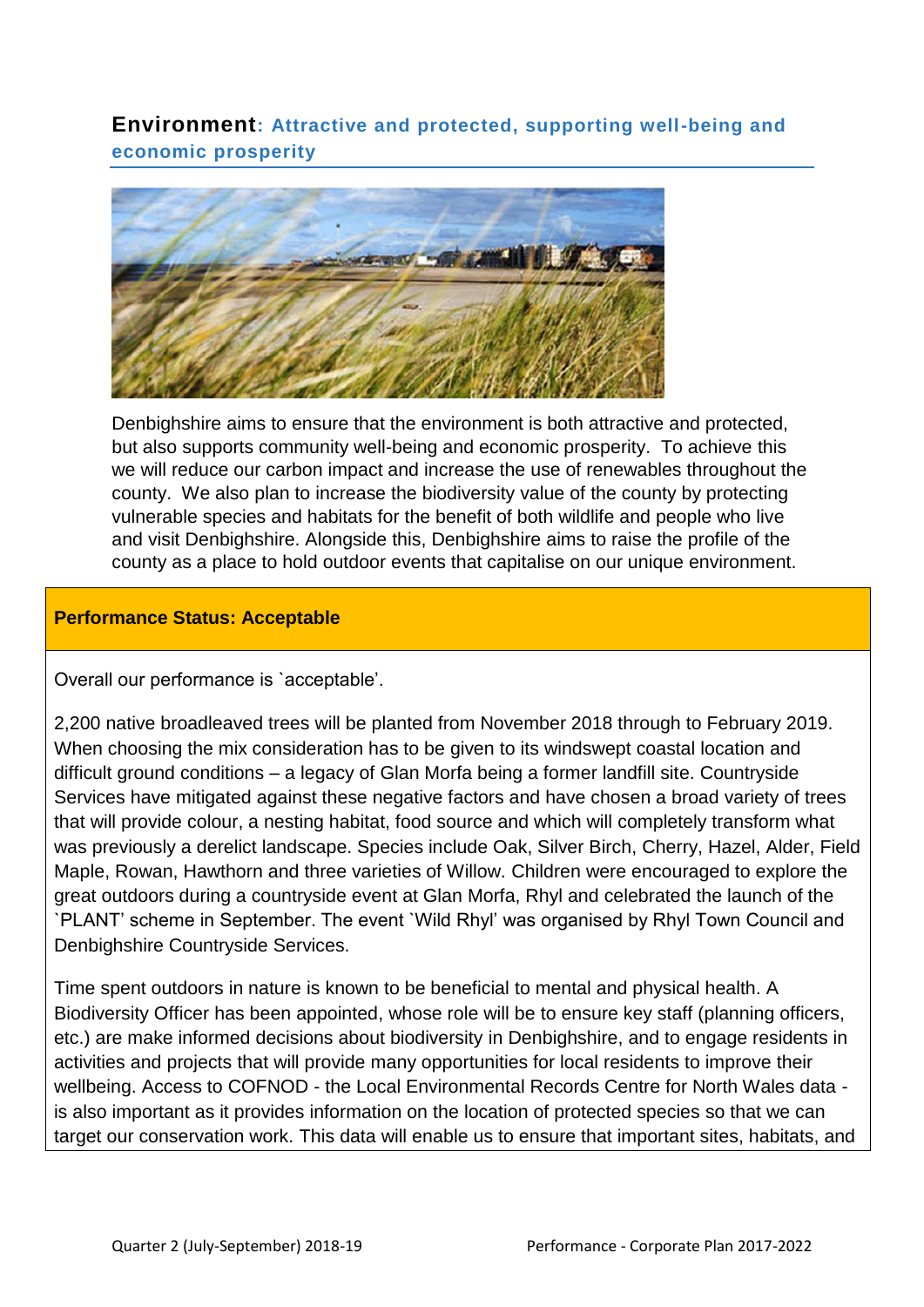species are considered appropriately during project design and development. This information is also important in the local development plan and the assessment of planning applications.

Seasonal viewing structures and a visitor centre were opened in July at the UK's largest little tern colony on Gronant beach, which is managed by Denbighshire County Council. The structures are put up when the terns are nesting, offering the public closer views of the birds without disturbing them. The visitor centre offers shelter in bad weather along with reference material, images beamed live from nests and a space to learn more about the project. Gronant is the only little tern breeding colony in Wales and contributes more than 10% of the entire UK breeding population. The birds come to the UK every year from West Africa to breed in Gronant. This year a record 171 pairs of little tern raised a total of 192 young, and we increased our efforts to collect scientific information on the terns, and had three students from Bangor University collecting data for their final year dissertations.

With the exception of monitoring surveys, no works relating to sand lizards were undertaken in this period, as this is a sub optimal time of year to work in this habitat. The results of the surveys are still being collated, but the sand patches created earlier in the year are well established, and the dunes at Gronant represent increasingly suitable habitat for sand lizards. Both an adult male and an adult female were recorded on site in 2018 for the first time since 2014. There was evidence of potential breeding on site, with records of potential nesting tunnels recorded in the dunes.

Following the black grouse surveys undertaken at Llantysilio on April 20<sup>th</sup> the site was devastated by a fire that burnt for four weeks starting in July at the height of this summer's heatwave. Drone surveys carried out by Natural Resources Wales (NRW) have shown the extent of a wildfire. Mynydd Llantysilio is common land. It is part of the Berwyn and South Clwyd Mountains Special Area of Conservation (SAC) and the Clwydian Range Area of Outstanding Natural Beauty (AONB). Initial surveys reveal that 247 hectares (the size of about 247 rugby pitches) has been burnt and there is little vegetation left in the area. The mountain is a Site of Special Scientific Interest (SSSI) for its heather moorland habitats and upland breeding birds and is home to rare birds like the black grouse and the curlew. It also provides grazing areas for local farmers and is popular with walkers.

NRW worked with North Wales Fire and Rescue Service (NWFRS) and Denbighshire Countryside Services to cut back vegetation and create fire breaks to try to stop the fire spreading. It is anticipated that some heathland plants will grow back from roots that have survived the fire or from the seeds. However, the peatland areas are likely to take much longer to re-vegetate and some areas may not recover naturally.

During the autumn, NRW will work with partners to fully assess the damage and plan what needs to be done to try to restore the mountain to its former glory. NRW will also be working with the other organisations involved to carry out a review of their response. This considerable loss of habitat is expected to have a negative impact on black grouse numbers in Denbighshire, with breeding success for 2018 also expected to be reduced.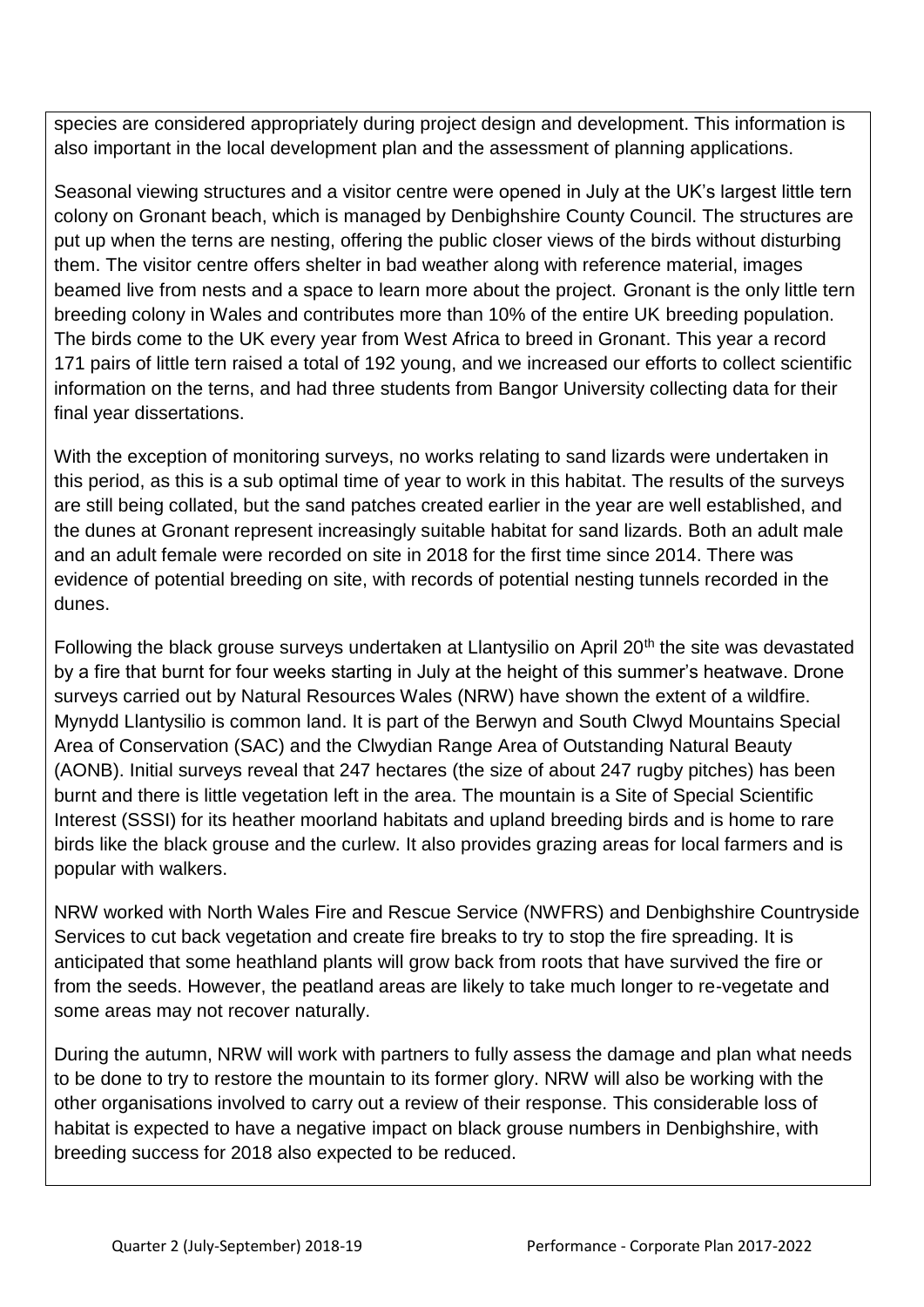The adder population we monitor at Loggerheads is currently being surveyed. A small number of juvenile adders have been recorded this year, which is a good sign, but it will be several years until these are sufficiently developed to have young. For this reason the population remains very vulnerable. Work has begun to identify and create a new Roadside Nature Reserve and subsequent management plan at Boncyn Foel Bach, Hiraethog, to protect adders. This will be the first Roadside Nature Reserve in the county specifically set up to protect an animal rather than a plant community or species.

We have continued to progress with our Bee Friendly work. We have developed a project funded through our ESD grant to collect wildflower seeds from the verges. The seeds were sent to the woodland skills centre in Bodfari, who are germinating them at their facility, and will provide us with the plug plants that will be given to communities and community groups who wish to develop their own Bee Friendly site. This has the advantage of being able to offer wildflowers with a local provenance, rather than introducing wildflowers from further afield with a different genetic makeup. We are also due to purchase a herbicide-free weed control device which uses heat and an organic foam made from olive oil to kill plants. The foam is non-toxic and will enable the Council to reduce the amount of herbicides it uses to control unwanted growth of plants and nonnative invasive weeds. This machine is the first of its kind in Wales, and will help us to comply with our `Bee Friendly' obligations.

The economic benefit of tourism in Denbighshire is continuing to grow. The latest STEAM economic impact figures published in September 2018 show that in 2017 tourism brought £490.35million into the local economy, an increase of 2.3% on 2016, and of 70% since 2007. Last year tourism supported 6,231 jobs in Denbighshire, while 5.93m people visited the county an increase of 25% since 2007 - for a total of 11.58m days. The number of visitors to the coast increased to 3.16m, as did the number of visitor days spent (6.92m) and the number of staying visitors (900,000). In total last year there were 1.5m staying visitors who contributed a total of £331.46m to the economy. The Council continues to support tourism via strong partnership working in North Wales to capitalise on the growing tourism market.

The Council also runs projects to upskill staff working in tourism-related businesses to improve the visitor experience, creates new tourism leaflets and promotional films to reach wider audiences, as well supporting key events and festivals such as Llangollen International Musical Eisteddfod.

The total number of Council homes in Denbighshire in 2017 was 3,385. During 2017/18 a total of 957 (28%) council surveyed properties were recorded as achieving an energy rating of C or above. This will be the baseline for the project, which aims to achieve 100% by the end of this corporate plan.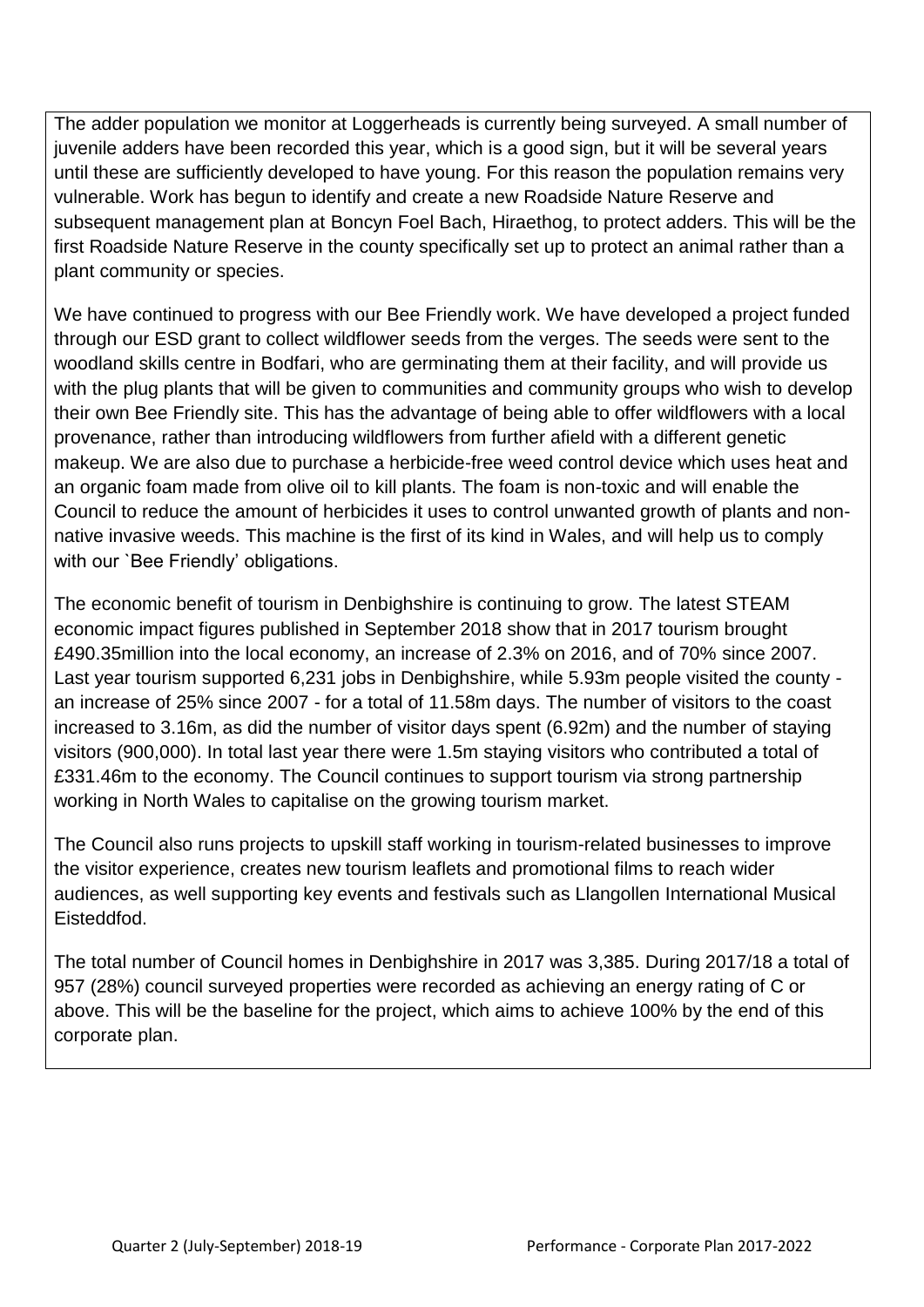### **Programme Progress: Good**

100% of all live projects are `on target', these being:

- East Rhyl Coastal Defence Scheme
- PLANT Project : Urban Tree Planting
- Improving biodiversity in Denbighshire

The East Rhyl Coastal Defence Scheme continues to progress well and remains `on target'. The Council, supported by the Welsh Government's Coastal Risk Management Programme, has drawn up plans to install rock armouring and increase the height of the sea wall along the promenade between Splash Point and the slipway adjacent to Rhyl Golf Club. Construction is expected to take 18 months and start during 2019, subject to planning permission, other necessary consents being granted and funding agreement. Residents will have the chance to view the plans and comment on them at drop-in sessions to be held in October and November 2018. The rock armouring is being designed to dissipate the energy from storm waves so the impact on the new wall will be substantially reduced and significantly decrease the risk of flooding over the next 100 years. The design life of the scheme also includes allowances for the impacts of climate change and sea level rise. The secondary protection from the inshore walls and flood gates - along with the storm water storage and release facilities at Rhyl Golf Club - will remain to provide another layer of protection for this piece of coastline.

Highlight Reports outlining the progress and plans for all the flooding defence activity and the progress of schemes and studies were presented to the Board in September 2018. We currently have nine schemes underway relating to Coastal and Flood Risk Management.

The Wales Audit Office (WAO) is currently auditing our approach to reducing the number of properties at risk of flooding in Denbighshire. The final report is anticipated early 2019, and it may give us some ideas for how we could further improve our approach to flood management.

The Reducing Carbon Emissions business case will be presented to the Board in October 2018. The business case to Improve Energy Efficiency in [existing and acquired] Council Housing is currently being developed and will be presented to the Board in January 2019. This closely links to the Housing priority, where the ambition is that any new build Council housing will achieve an energy efficiency rating of 'A'.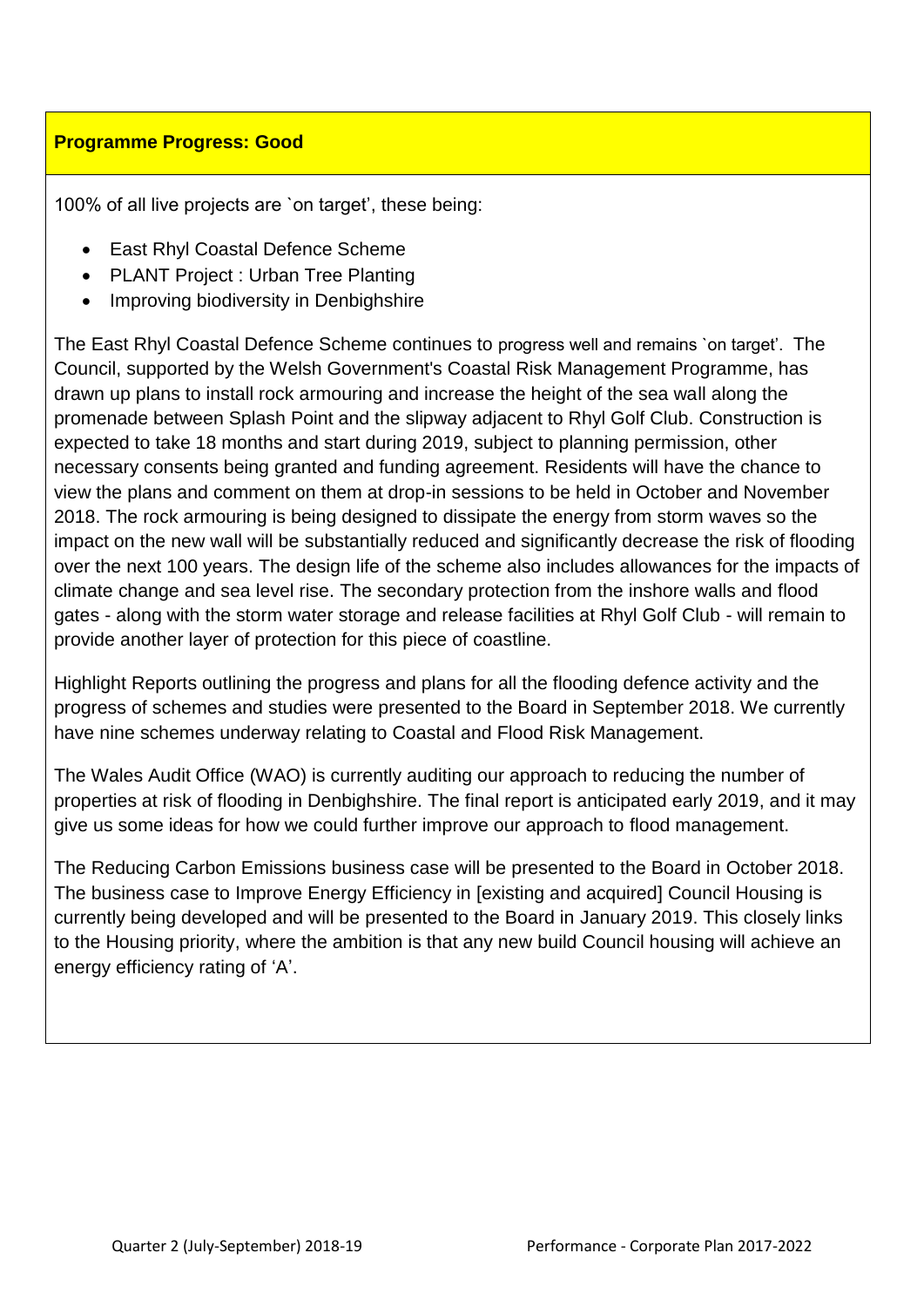## <span id="page-17-0"></span>**Young People: A place where younger people will want to live and work and have the skills to do so**



We want Denbighshire to be a place where young people can and want to flourish. To do this there must be excellent education provision working alongside a strong employment offer for all, focusing on skills for work and skills for life. We also know that physical and emotional well-being from an early age is important, preventing problems occurring later in life. We want to make sure that we give young people the best start in life, and will work with our partners, schools and businesses to make this happen.

### **Performance Status: Priority for Improvement**

Overall our performance remains as a `Priority for Improvement'. As reported in the last performance report the following annual indicators remain as a priority for improvement:

- Attendance at secondary school.
- 4-5 year olds who are a healthy weight or underweight.
- Schools providing education through suitability and condition categories C & D.

The percentage increase in the salaries of young people enrolled in the Employment Bursary Project' is a new annual measure that has been added to this priority in order to measure the anticipated difference that the project will make for young people. The bursary project seeks to create opportunities for younger people in Denbighshire by enabling employed young people to undertake training / development and access mentoring that will enable them to progress within their current workplace or seek promotion elsewhere. Baseline and thresholds are in the process of being established and will be in place for the project launch in November 2018.